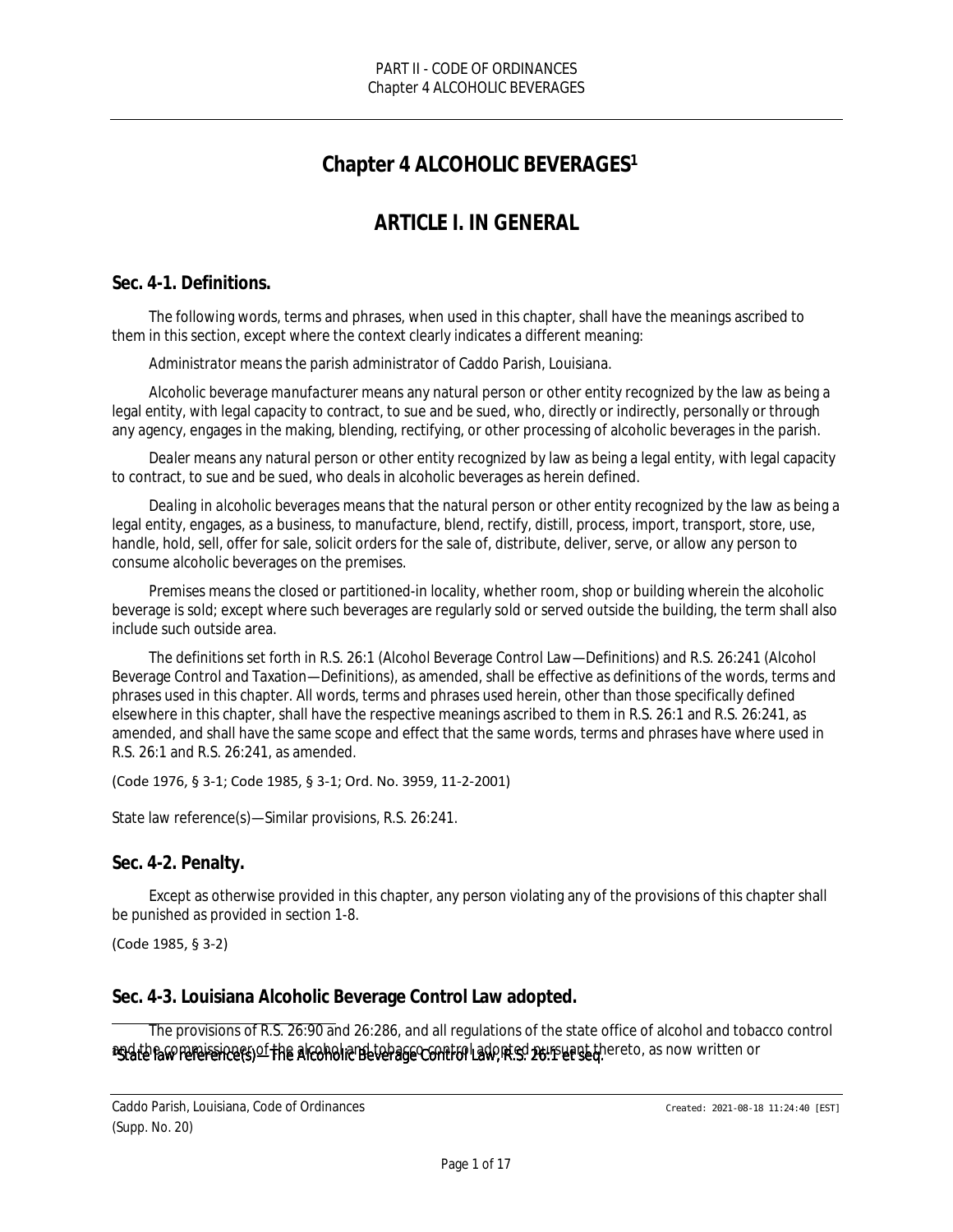subsequently amended, which governs prohibited acts on licensed premises and the suspension or revocation of permits, are hereby adopted and made applicable to the permitting, distribution, sales, and regulation of alcoholic beverages within the parish and outside of the incorporated municipalities, except as such are in conflict or inconsistent with the provisions of this chapter and as are inapplicable by their nature.

## **Sec. 4-4. Areas where sale prohibited totally by local option.**

- (a) It shall be unlawful for any person to sell or deal in alcoholic beverages, or for any person or any employee of any person to sell, barter, exchange, give away, serve, dispense, deliver or otherwise dispose of, or permit to be consumed, alcoholic beverages upon the premises where business is conducted by such person within the confines of the unincorporated portions of Wards One, Three, or Six of the parish.
- (b) This section shall apply to the areas of Ward One, Three and Six of the parish, which are outside of legally incorporated cities, towns, and villages.
- (c) Any person who shall violate any of the provisions of this section shall, upon conviction thereof, be fined not less than \$25.00 nor more than \$100.00, or be imprisoned for not more than 30 days, or both.

(Code 1976, §§ 3-1.1, 3-1.5; Code 1985, § 3-3)

State law reference(s)—Local prohibitory ordinances and penalties for their violation, R.S. 26:595.

#### **Sec. 4-5. Barrel tax.**

- (a) There is hereby levied, in addition to all other excises, licenses or privilege taxes presently imposed, a tax on all beer, porter, ale, fruit juices, and wines, having an alcoholic content of not less than one-half of one percent or more than six percent by volume, of \$1.50 per standard barrel of 31 gallons or any like rate of any other quantity, or for the fractional parts of such barrel sold for consumption in the parish.
- (b) The tax levied herein shall be collected by any and all wholesale dealers from their vendees purchasing for consumption in the parish on each sale and shall be remitted by the said wholesale dealers to the collector of revenue for the state, for each month, on or before the 20th day of each succeeding month, all in accordance with the rules and regulations promulgated by the collector of revenue.
- (c) The failure of the wholesale dealer to collect and remit the tax levied, when due, or failure to pay the tax when due, by a purchaser for consumption in the parish shall, ipso facto, render each of them liable for the amount of taxes found to be due, together with a penalty of 20 percent of the amount of tax due, plus an additional amount of ten percent of the tax and penalty as attorney's fees if referred to an attorney for collection.

(Code 1985, § 3-4)

State law reference(s)—Barrel tax, R.S. 26:492, 26:493.

#### **Secs. 4-6—4-28. Reserved.**

# *ARTICLE II. ALCOHOLIC BEVERAGE DEALERS AND ESTABLISHMENTS*

# *DIVISION 1. GENERALLY*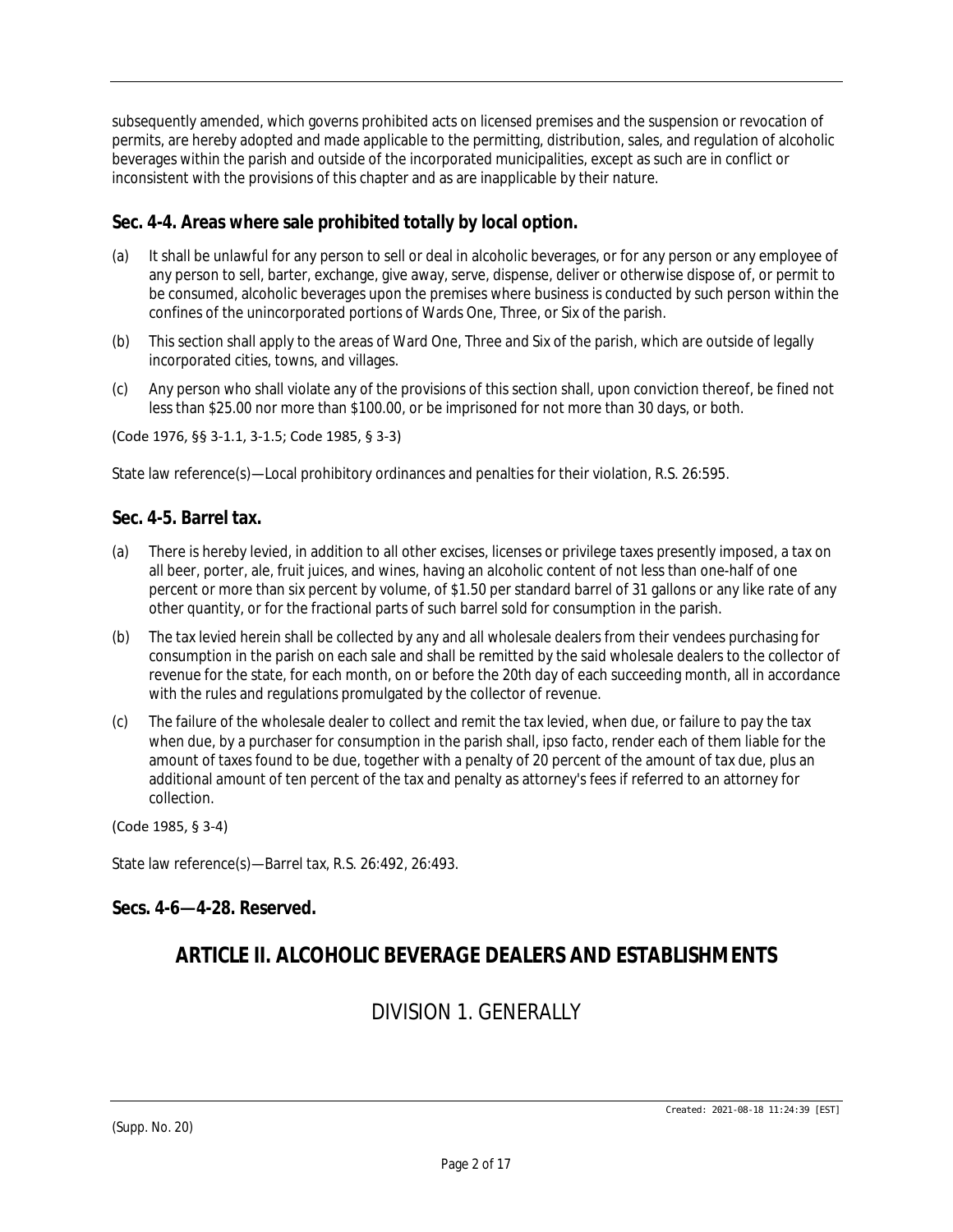#### **Sec. 4-29. Exempt products.**

This article shall not apply to any products presently exempted under state law.

(Code 1976, § 3-17; Code 1985, § 3-16)

State law reference(s)—Exempt products, R.S. 26:3.

#### **Secs. 4-30—4-46. Reserved.**

## *DIVISION 2. PERMITS*

#### **Sec. 4-47. Required.**

No person shall engage in the business of dealing in alcoholic beverages without a permit issued by the administrator. Separate permits shall be required for each place of business operated by a retail or wholesale dealer.

(Code 1976, §§ 3-16, 3-18, 3-19; Code 1985, § 3-26; Ord. No. 2986, 8-11-1993)

State law reference(s)—Power of parish to require permits from dealers of beverages of high alcoholic content, R.S. 26:74; power of parish to require permit from dealers of beverages of low alcoholic content, R.S. 26:274.

#### **Sec. 4-48. Classes.**

- (a) *Beverages of high alcoholic content.* There shall be two classes of permits for the sale of beverages of high alcoholic content as follows:
	- (1) *Wholesale permit:* For dealers selling such beverages at wholesale;
	- (2) *Retail permit:* For dealers selling such beverages at retail.
- (b) *Beverages of low alcoholic content.* There shall be three classes of permits for the sale of beverages of low alcoholic content as follows:
	- (1) *Wholesale permit:* For dealers selling such beverages at wholesale;
	- (2) *Class A retail dealer's permit:* For dealers selling at retail for on or off premises consumption;
	- (3) *Class B retail dealer's permit:* For dealers selling at retail for off premises consumption.

(Code 1976, § 3-23; Code 1985, § 3-27)

State law reference(s)—Similar provisions, R.S. 26:71, 26:271.

#### **Sec. 4-49. Application.**

- (a) Unless specified elsewhere in this division, all applications for alcoholic beverage permits shall be made on the forms supplied by the parish, shall be sworn to, and shall be accompanied by certified funds, in the proper amount, payable to the parish.
- (b) The applicant shall file as a part of this application:

(Supp. No. 20)

Created: 2021-08-18 11:24:39 [EST]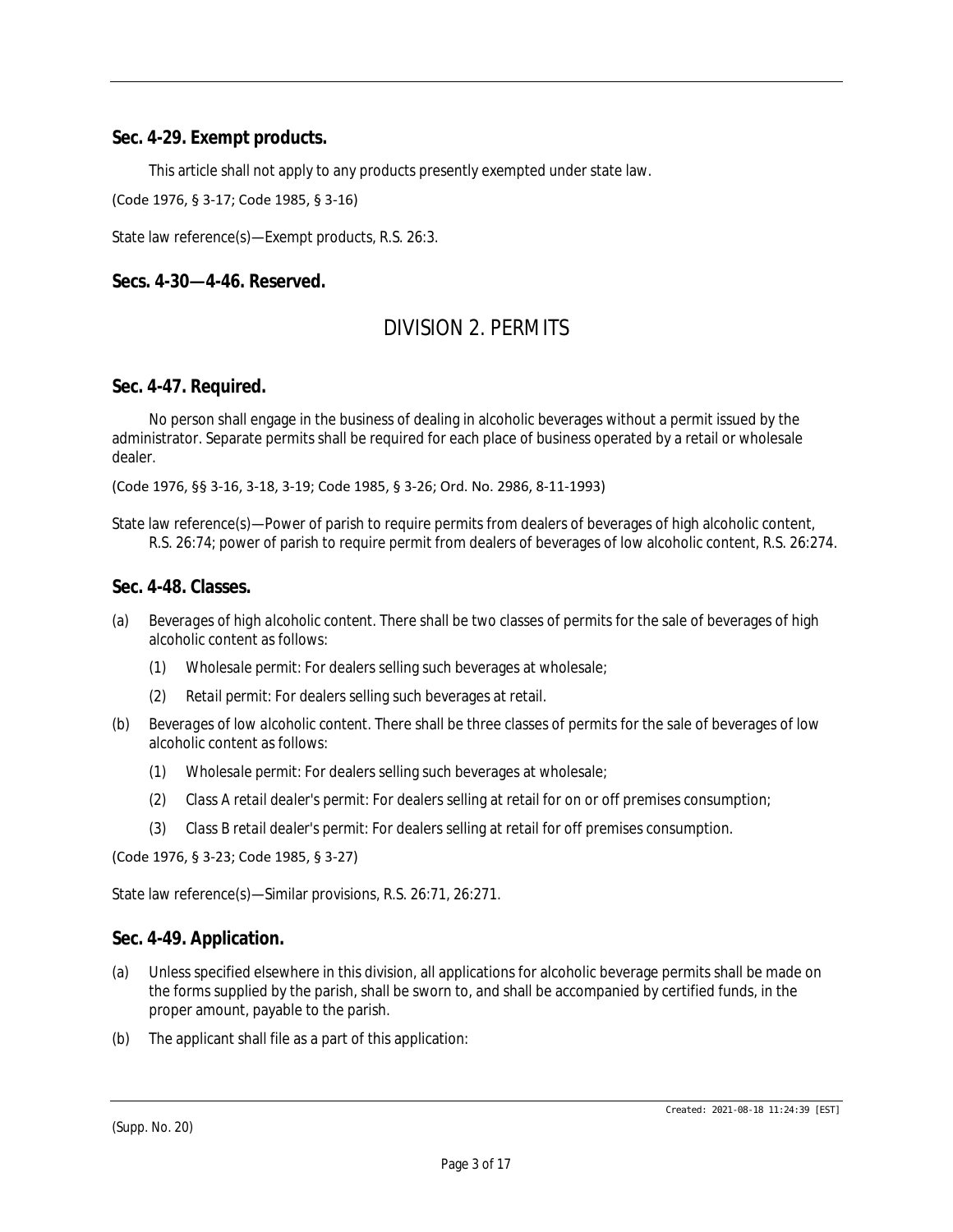- (1) A list of all natural persons, or other recognized legal entities, financially interested in any way in the business.
- (2) A notarized copy of the advertisement placed in the newspaper as required by R.S. 26:77 and 26:277. Publication of this notice is not required for permittees seeking the renewal of their permits.
- (3) A list of all persons the applicant will use in conducting the business, whether wholly or partly, and applications for each person.
- (c) The parish administrator shall approve the application without delay when he determines, in his discretion, that the applicant meets the prescribed qualifications under state law for the permit and has complied with all applicable provisions of this chapter. If the administrator disapproves the application, he shall notify the applicant in writing and state the reasons for such disapproval. Any applicant aggrieved by the decision of the administrator may, within ten day from the date such decision was rendered, appeal to the parish commission by filing a written request with the commission clerk for review of such decision. The parish commission shall within 45 days hold a hearing thereon. After hearing the appeal, the commission may, by a majority vote of the entire body, reverse the decision of the administrator.
- (d) The procedures and reasons for refusing to issue a permit shall be the same as provided by state law, depending upon the alcoholic content of the alcoholic beverage permit involved.

(Code 1976, § 3-26; Code 1985, § 3-28; Ord. No. 2986, 8-11-1993)

State law reference(s)—Qualifications of applicants for alcoholic beverage permits, R.S. 26:80, 26:280.

## **Sec. 4-50. Fees established.**

- (a) The annual fee for a permit to sell beverages of high alcoholic content shall be as established by the parish commission, from time to time.
- (b) The annual fee for a permit to sell beverages of low alcoholic content shall be as established by the parish commission, from time to time.

(Code 1976, § 3-23; Code 1985, § 3-29; Ord. No. 2919, 10-14-1992)

State law reference(s)—Power of parish to require permit fees, R.S. 26:74, 26:274.

## **Sec. 4-51. Proration of fee.**

- (a) The fee for a permit to deal in alcoholic beverages of high alcoholic content shall be prorated as follows:
	- (1) If there be more than six months remaining in the current year, the entire fee amount shall be charged.
	- (2) If there be less than six months remaining in the current year, only one-half of the fee amount shall be charged.
- (b) The fees for permits to deal in alcoholic beverages of low alcoholic content shall not be prorated.

(Code 1976, § 3-23; Code 1985, § 3-30)

#### **Sec. 4-52. Persons eligible.**

(a) Applicants for permits required by this article shall meet the qualifications and conditions prescribed by state law, for the classification of the alcoholic beverage permit applied for.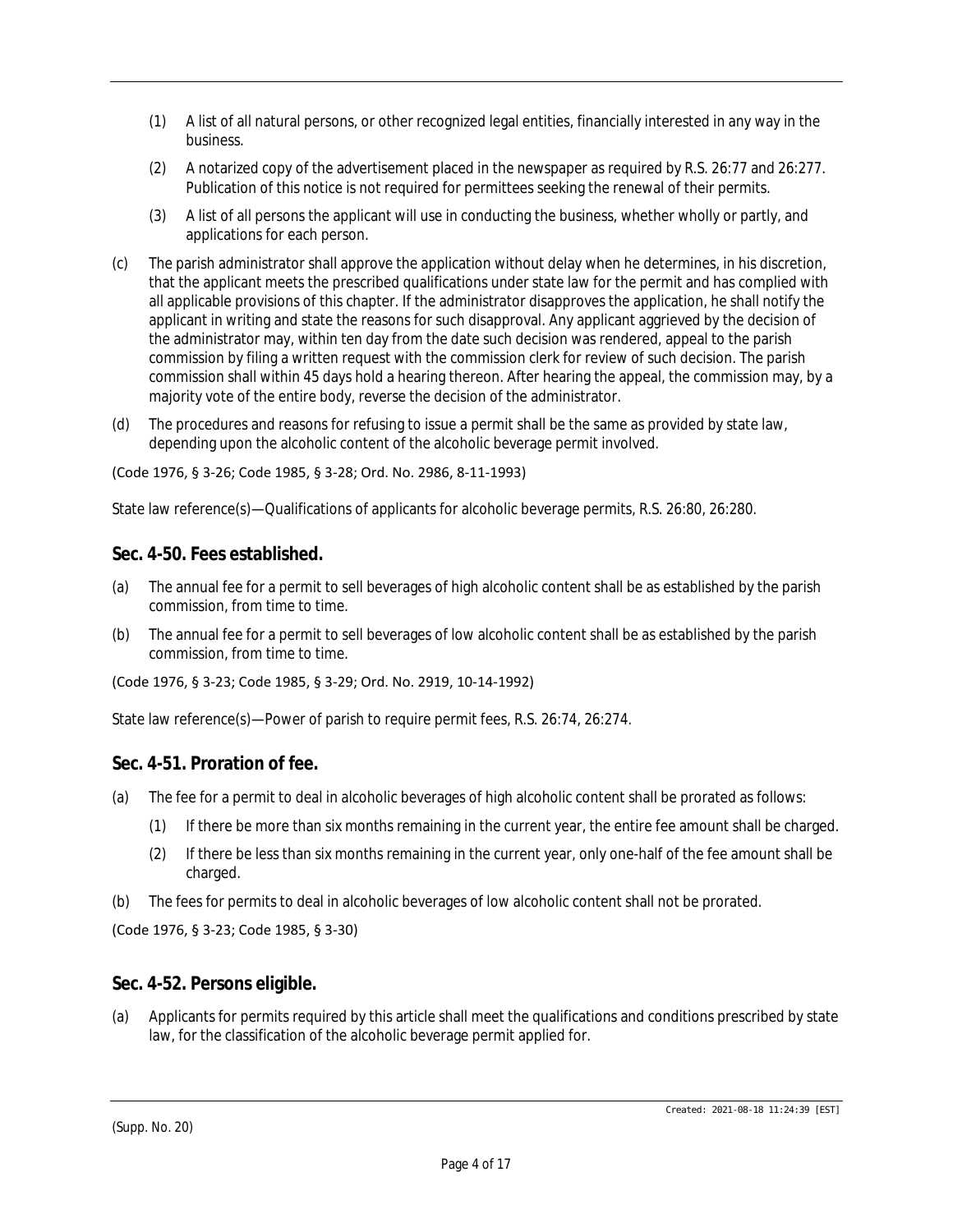(b) If the applicant's business is to be conducted wholly or partly by one or more managers, agents, servants, employees, or other representatives, each such person shall also possess the qualifications required of the applicant.

(Code 1976, § 3-24; Code 1985, § 3-31)

### **Sec. 4-53. Location restrictions.**

- (a) No dealer shall sell, serve or dispense and no permit shall be granted when the business operates within any of the following localities:
	- (1) Within 500 feet of any parish or municipal public playground or building used exclusively as a church, synagogue, public library, or school, except a school for business education, conducted as a business college or school;
	- (2) Property zoned by parish zoning ordinance wherein such sales are prohibited, unless the restriction be removed by the zoning authority.
- (b) Measurement of this distance shall be as provided by state law. Applicability of the statute will depend upon whether the alcoholic beverage to be sold is of high or low alcoholic content.
- (c) Any business presently in operation within 500 feet of the properties described in subsection (a) of this section, but at a distance which was legal at the time the permit was issued, shall not be denied permit renewal for this reason.

#### (Code 1976, § 3-4; Code 1985, § 3-32)

State law reference(s)—Location restrictions, R.S. 26:81, 26:281.

#### **Sec. 4-54. Issuance.**

Upon approval of the application and payment of the prescribed fee, the appropriate permit shall be issued.

(Code 1976, § 3-27; Code 1985, § 3-33; Ord. No. 2986, 8-11-1993)

#### **Sec. 4-55. Denial based on public health, morals, safety and peace.**

If, from specific facts determined by the parish, it can be reasonably anticipated that the issuance of a permit to engage in the business of dealing in alcoholic beverages will have an adverse effect upon the public health, morals, safety or peace, the parish may deny the issuance of such permit. By "public" is meant not just the immediate area surrounding the premises to be licensed, but may also mean the parish as a whole. In determining whether it can be reasonably anticipated that the issuance of a permit to engage in the business of dealing in alcoholic beverages will have an adverse effect upon public health, morals, safety or peace, in addition to the factors set forth in R.S. tit. 26 and this chapter. The parish may consider the following as grounds to deny an application for such a permit:

- (1) Undue congestion of streets and traffic access;
- (2) Land or building usage which is, or may become, incompatible with existing character or usage of the neighborhood;
- (3) An oversupply of types of land use or zoning in proportion to population, land use and public facilities in the neighborhood;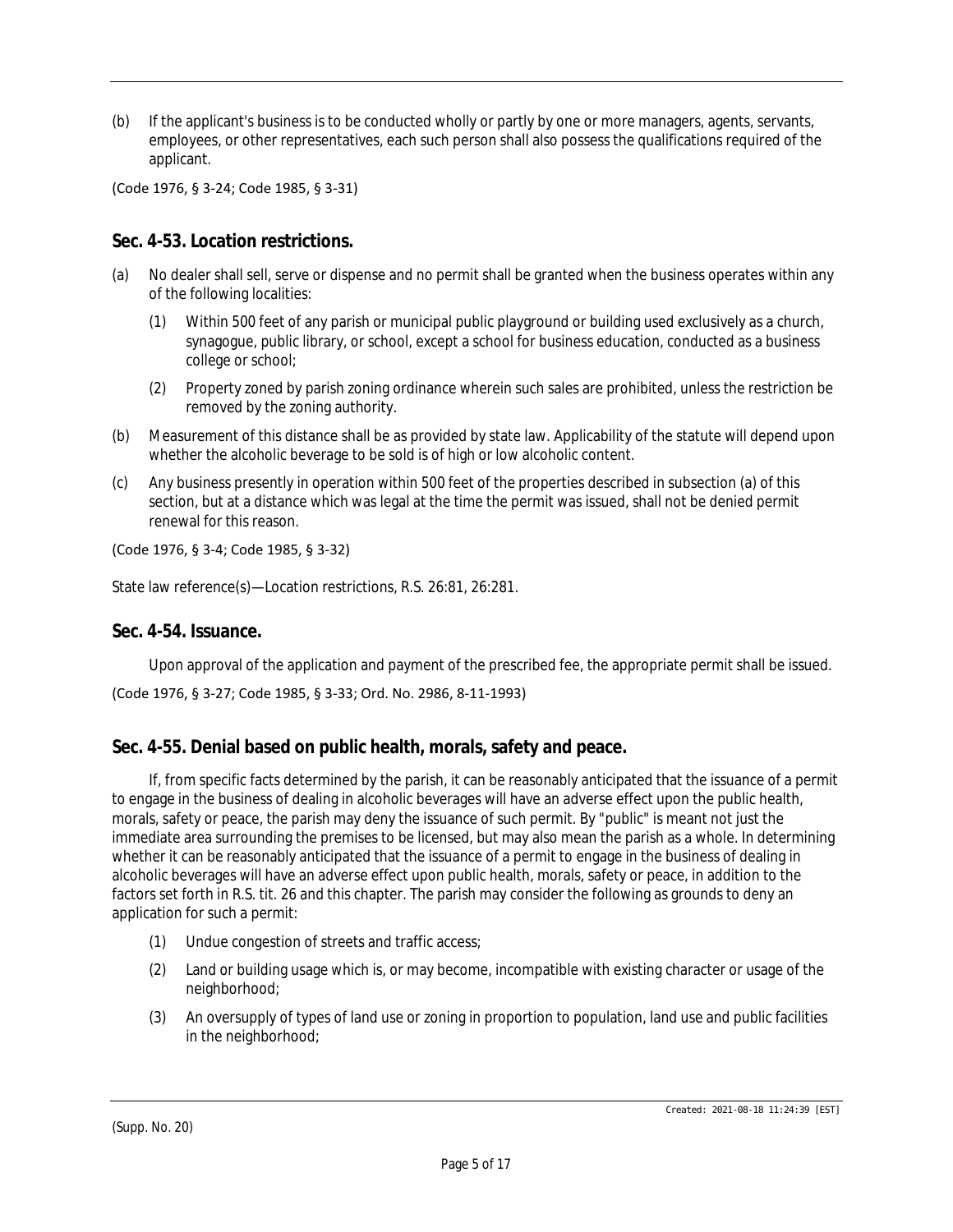- (4) Adverse effect upon reliance that neighboring property owners or occupants have placed upon existing zoning patterns; and
- (5) Creation of a spot zone, that is, an incompatible or unrelated classification which would prevent the normal maintenance and enjoyment of adjacent properties.

(Code 1985, § 3-33.1; Ord. No. 2194, § 1, 1-9-1985; Ord. No. 2986, 8-11-1993; Ord. No. 4755, 6-5-2008)

#### **Sec. 4-56. Expiration.**

A permit issued pursuant to the provisions of this division shall expire on the last day of the calendar year for which it was issued.

(Code 1976, § 3-16; Code 1985, § 3-34)

#### **Sec. 4-57. Renewal.**

- (a) Renewal of a permit issued pursuant to this division for each subsequent year shall be made between November 1 and December 1. The application and procedures for renewal of permits shall be the same as application for initial permit, except for advertisement.
- (b) If a dealer in beverages of high alcoholic content fails to file the application and pay the permit fee by December 1, there shall be added to the fee a delinquency penalty of five percent if the failure is for not more than 30 days.
- (c) If a dealer in beverages of low alcoholic content fails to file the application and pay the permit fee by December 1, there shall be added to the fee a delinquency penalty of 25 percent over and above the regular fee.
- (d) If any permittee fails to file his application for renewal and pay the fee therefor before December 31, he shall lose the privilege of conducting a business dealing in alcoholic beverages, until he has filed and has had approved a new application, paid the fee and been issued a new permit.
- (e) Renewal permits may be withheld or denied on the same grounds and in the same manner as an original permit.

(Code 1976, § 3-28; Code 1985, § 3-35)

#### **Sec. 4-58. Assignment, transfer, etc.**

All permits issued hereunder shall be personal to the dealer acquiring it, shall not be assignable or transferable and shall not be heritable.

(Code 1976, § 3-20; Code 1985, § 3-36)

State law reference(s)—Similar provisions, R.S. 26:76, 26:276.

#### **Sec. 4-59. Display.**

A permit issued pursuant to the provisions of this division shall be displayed in the premises for which it was issued in a prominent place to the public.

(Code 1976, § 3-16; Code 1985, § 3-37)

(Supp. No. 20)

Created: 2021-08-18 11:24:39 [EST]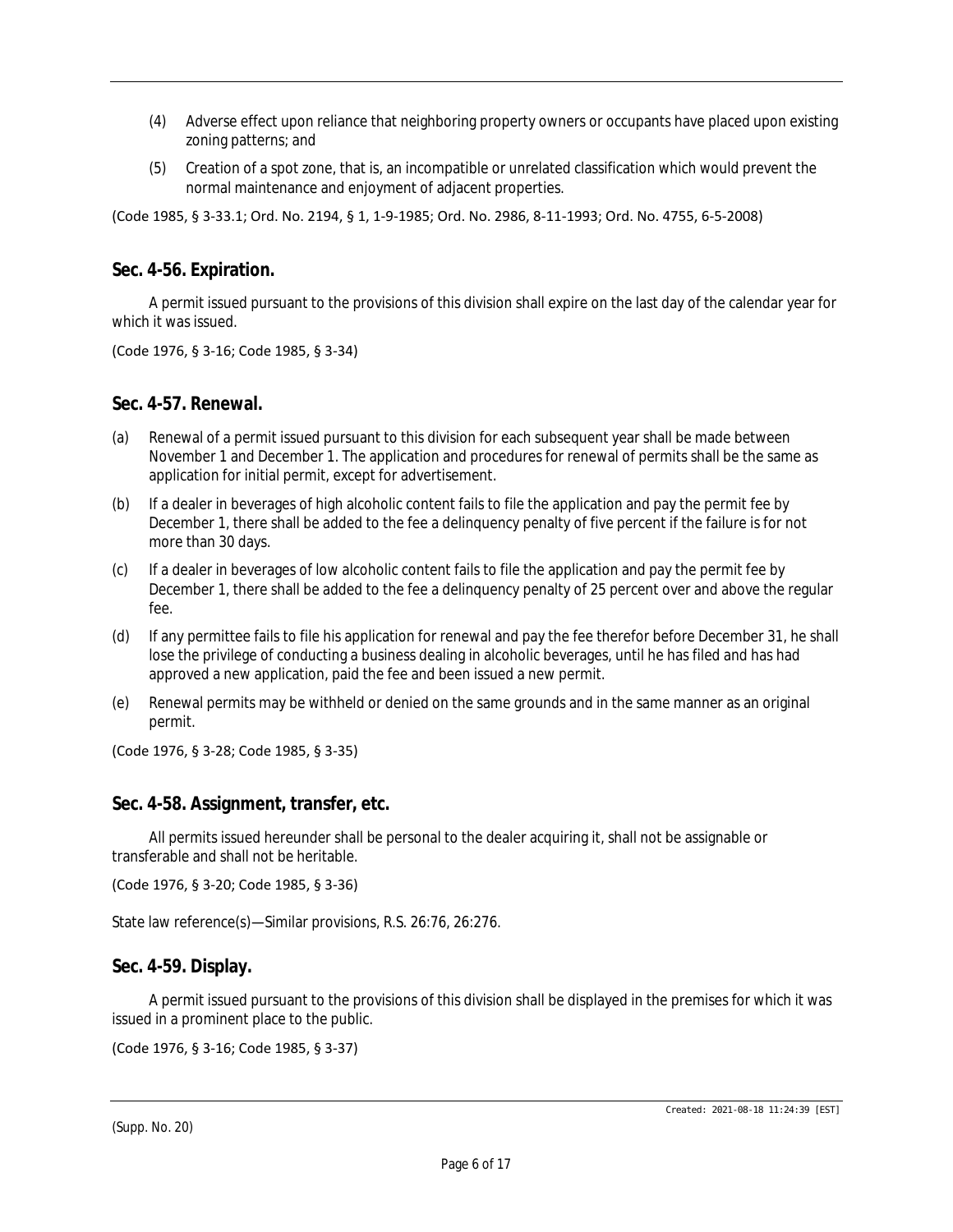## **Sec. 4-60. Change of location.**

- (a) A dealer in alcoholic beverages shall conduct his business only in the licensed premises, and no permit issued hereunder shall authorize the conducting of business in any changed location, except upon application therefor submitted to the administrator who may grant or deny it as he deems advisable but, if approved, no additional permit shall be required.
- (b) The written notice from the administration, authorizing the change in location, shall become an amendment to the permit, and shall be displayed in view of the public the same as the permit.
- (c) A dealer aggrieved by the decision of the administrator may, within ten days of the date such decision was rendered, appeal to the parish commission, by filing a written request with the commission clerk for review of such decision. The parish commission shall within 45 days hold a hearing thereon. After hearing the appeal, the commission may, by majority vote of the entire body, reverse the decision of the administrator.

#### (Code 1976, §§ 3-21, 3-22; Code 1985, § 3-38; Ord. No. 2986, 8-11-1993)

#### **Sec. 4-61. Suspension and revocation.**

- (a) It shall be grounds for the suspension or revocation of an alcoholic beverage permit issued under this article, whenever there is found to exist any of the following:
	- (1) If the applicant, or any of the persons who must possess the same qualifications, fails to possess the qualifications required by R.S. 26:80 and 26:280 at the time of the application.
	- (2) Any misstatement or suppression of fact in the application for the permit or renewal.
	- (3) If the permit was issued to an interposed person in contravention of La. R.S. 26:83.
	- (4) If the permit was granted to any person who is or has been engaged in an alcoholic beverage business with a person whose application for a permit has been denied or whose permit has been revoked.
	- (5) If the holder of any permit or any person listed in of R.S. 26:80B has materially violated any provisions of this chapter or R.S. tit. 26.
	- (6) If, without a proper license, a retailer allows any person to consume any alcoholic beverage on the licensed premises or on any parking lot or open or closed space within or contiguous to the licensed premises.
	- (7) If, from specific facts of record before the parish commission, it can be reasonably anticipated that the continued exercise of the rights granted under the permit will have an adverse effect upon the public health, morals, safety, or peace. By "public" is meant not just the immediate area surrounding the licensed premises, but may also mean the parish as a whole.
	- (8) If any dealer or any person listed in R.S. 26:80B violates or has violated any provision of this chapter.
	- (9) If the holder of any retail dealer's permit, or his agent, employee, or representative allows the placement or operation of a video draw poker device upon his licensed premises in violation of R.S. tit. 33, ch. 15, part V-B.
	- (10) If the permitee fails to pay any sales or use taxes due to the parish.
- (b) Before any alcoholic beverage permit is suspended or revoked, the holder thereof shall be entitled to a hearing. No permit shall be revoked unless a hearing has been held, and a majority of the parish commission votes for such suspension or revocation.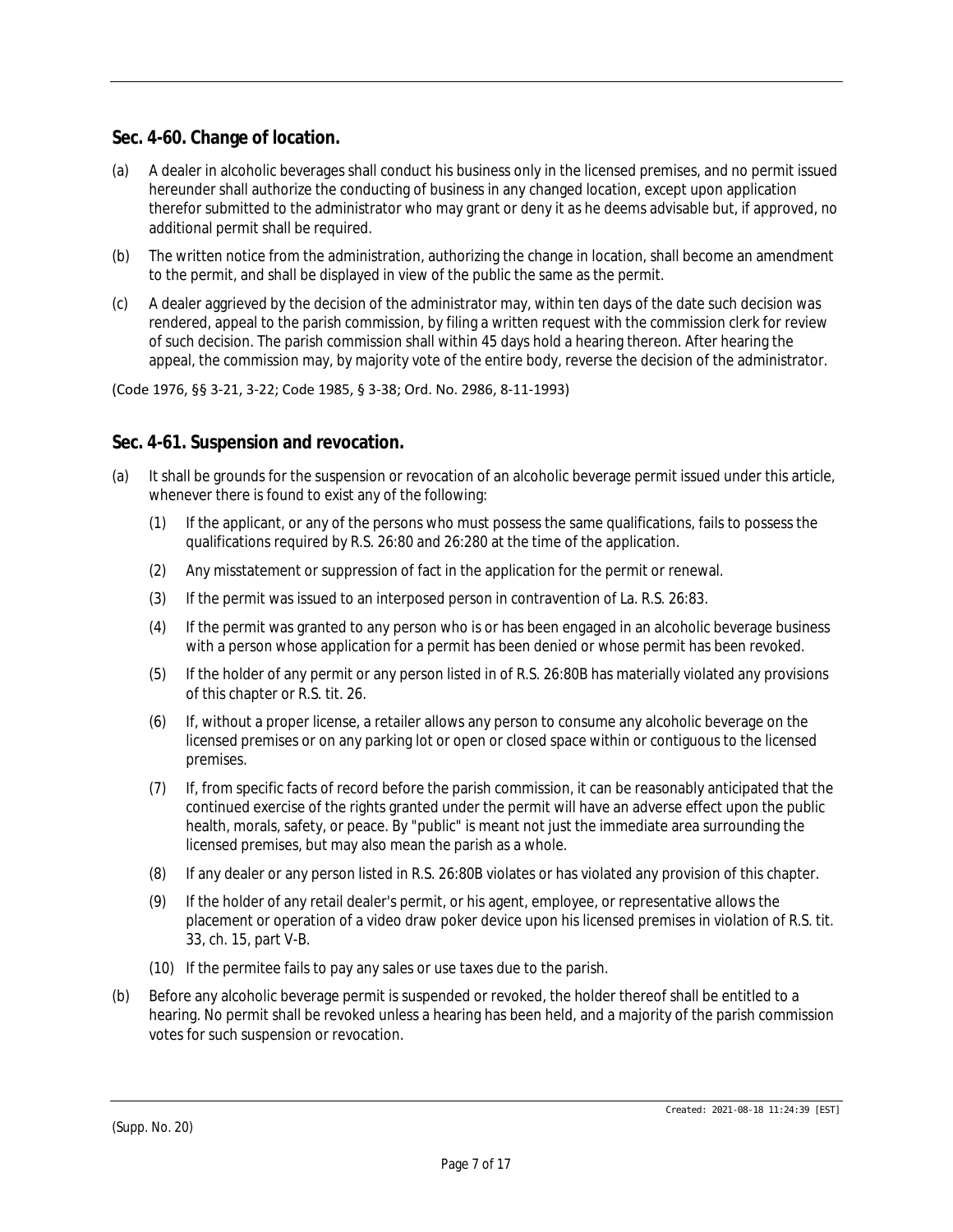- (c) A notice shall be served by registered mail, or in person, by an officer or employee of the parish commission, upon the permit holder or his agent or employee. The notice shall state the time and place of the hearing to be held, which shall be not less than ten calendar days from the date such notice is given. The notice shall enumerate the cause or causes for suspending or revoking the permit.
- (d) The permittee shall have the right, personally, or through counsel or his agent, to appear and present evidence relevant and material to the issues involved the same as a judicial proceeding.
- (e) In the event of revocation or suspension, the permittee may appeal to the courts as provided by law.
- (f) Written notice of the revocation or suspension shall be forwarded to the appropriate state agency.
- (g) If a person holds more than one permit and any one of them is suspended or revoked, the commission may suspend or revoke all of his permits.
- (h) When a permit is revoked for any legal cause the commission may, at the same time, order than no alcoholic beverage permit shall be used covering the same premises until one year after the date of revocation.
- (i) Notwithstanding anything contained herein to the contrary, conviction by a court of violation of the provisions of this chapter is not a condition precedent to the refusal, suspension, or revocation of a permit under this chapter for a violation of any of the provisions of this chapter. When there has been a previous criminal prosecution of the same or similar act upon which the refusal, suspension, or revocation of a permit is being considered, evidence of an acquittal in a court of competent jurisdiction is admissible in a proceeding before the commission. The commission shall withhold, suspend, or revoke permits for violations of this chapter, regardless of any prosecution in the court or of the result of any such prosecution.
- (j) In determining cases involving the suspension or revocation of permits, if the commission finds that the violation is of a minor nature, or that there are extenuating circumstances, or that there are reasonable grounds to expect that the permit holder will not again violate any of the provisions of this chapter, the commission may impose a fine or suspend the permit for such time as it thinks proper, not to exceed 365 days. If the permit holder has previously been fined or had a permit suspended or revoked, whether by state or locate authorities, or if the violation is flagrant or serious, or in the case of multiple violations in a 365 day period, the commission may revoke the permit. The commission shall thereafter immediately notify the permit holder, state authorities, and the sheriff of its action. The commission shall retain jurisdiction to reopen cases at any time upon petition or ex proprio motu, and for good cause shown may modify, revise or reverse its former findings and decisions and all such reopened cases shall be heard and determined under the same rules of procedure as original cases.

(Code 1976, § 3-29; Code 1985, § 3-39; Ord. No. 2194, § 2, 1-9-1985; Ord. No. 2986, 8-11-1993; Ord. No. 5079, 4- 21-2011)

#### **Sec. 4-61.1. Revocation or suspension not exclusive; other penalties.**

- (a) Notwithstanding any other provisions of this chapter to the contrary, the commission may in lieu of or in addition to revocation or suspension of a permit issued under the authority of this chapter, impose the following schedule of fines to be paid into the parish treasury for:
	- (1) The first offense, \$500.00;
	- (2) The second offense which occurs within one year of the first offense, \$750.00; and
	- (3) The third offense which occurs within one year of the first offense, \$1,000.00.
- (b) The revocation or suspension of a permit is in addition to and no in lieu of or limitation of any other penalty imposed by law.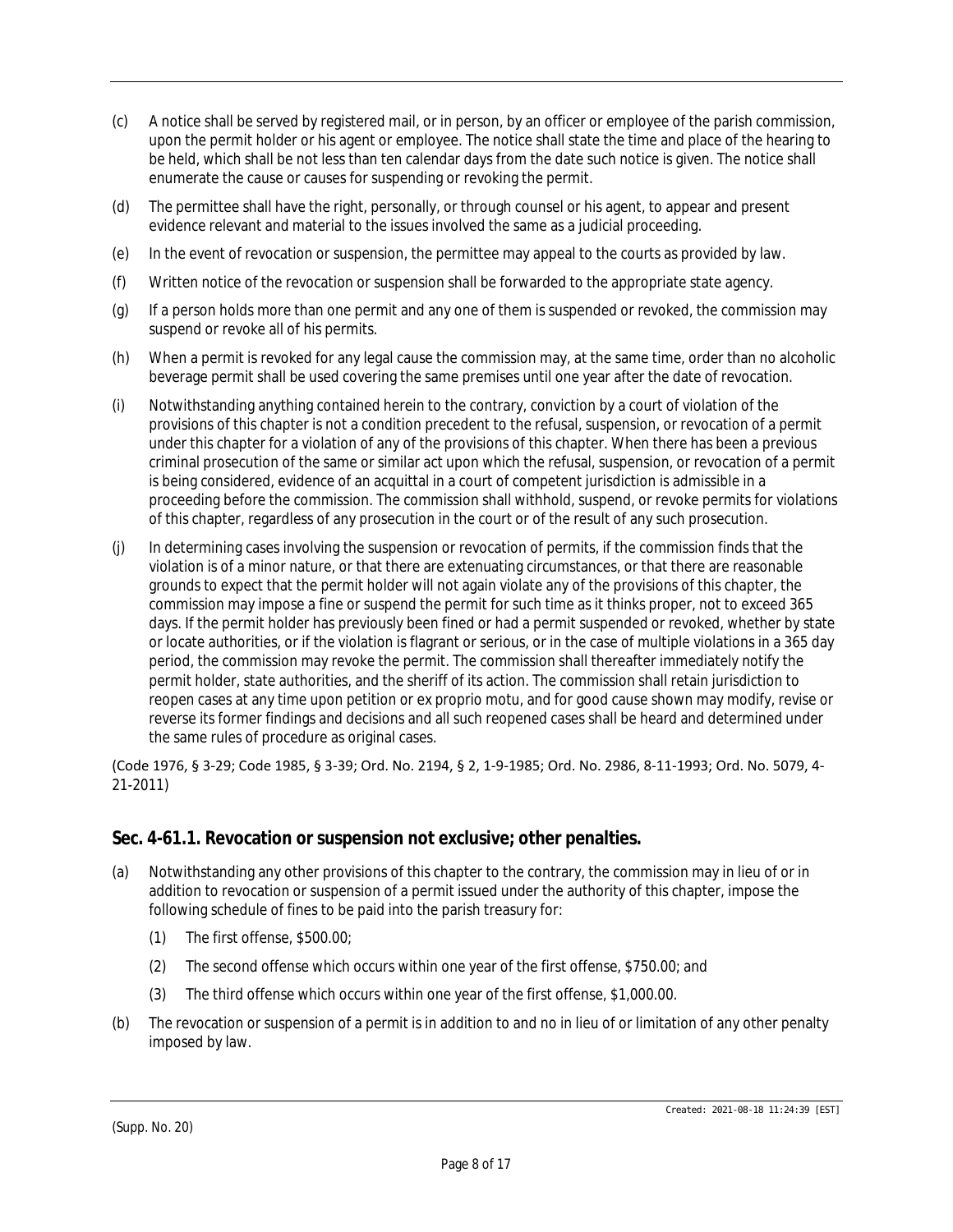- (c) For purposes of this section, the term "offense" shall mean each violation of this chapter which the commission finds has occurred. More than one offense may be considered by the commission in a single hearing. The term "year" shall mean 365 consecutive days.
- (d) Of the funds received through the imposition of the fines authorized by this section, the parish shall remit 50 percent thereof to the Caddo Parish Sheriff's Office on a quarterly basis.

(Ord. No. 5079, 4-21-2011)

## **Sec. 4-61.2. Notification of violations.**

The parish requests that the sheriff timely notify the clerk of the commission of any alleged violations of the provisions of this chapter by any licensee whether or not criminal convictions have been obtained.

(Ord. No. 5079, 4-21-2011)

#### **Sec. 4-62. Special events permit.**

- (a) A special events permit authorizes the holder to sell or dispense alcoholic beverages for consumption at designated premises for a special occasion and limited period of time. Any individual, social, fraternal, civic, political or patriotic organization or business entity organized under the laws of the state or qualified to do business within the state are eligible for a special events permit.
- (b) An application for a special events permit must be received by the administrator at least 30 days prior to the date for which the permit is requested. The application must be signed by both the president and secretary of the organization or business entity applying for the permit, if applicable. A sworn affidavit confirming compliance with all applicable provisions of this chapter must accompany the application, together with a certified copy of the resolution of the board of directors authorizing the application, if applicable. The written approval of the law enforcement agency having jurisdiction over the designated premises of the occasion for which the permit is sought must also be obtained and accompany the application.
- (c) The administrator shall approve the application without delay when he determines, in his discretion, that the applicant meets the prescribed qualifications for the permit and has complied with all applicable provisions of this chapter. If the administrator disapproves the application, he shall notify the applicant in writing and state the reasons for such disapproval. Any applicant aggrieved by the decision of the administrator may, within five days from the date such decision was rendered, appeal to the parish commission by filing a written request with the commission clerk for review of such decision. The parish commission shall hold a hearing thereon at its next regularly scheduled meeting following the denial of the application. After hearing the appeal, the commission may, by a majority of the entire body, reverse the decision of the administrator.
- (d) No special events permit shall be granted when the designated premises for the special event is prohibited under state law or other applicable provisions of this chapter.
- (e) Upon approval of the application and payment of the prescribed fee, a special events permit shall be issued for a duration of up to three consecutive days.
- (f) The special events permit must be surrendered to the administrator, its agent, or the law enforcement agency approving the permit, within 48 hours of its expiration time. Failure to surrender the permit is cause, in the discretion of the administrator, for denial of applications for permits made in the future by the organization or business entity. No more than five special events permits may be granted to an individual, organization or business entity, including its auxiliary, in any one calendar year.
- (g) A special events permit may not be transferred or renewed.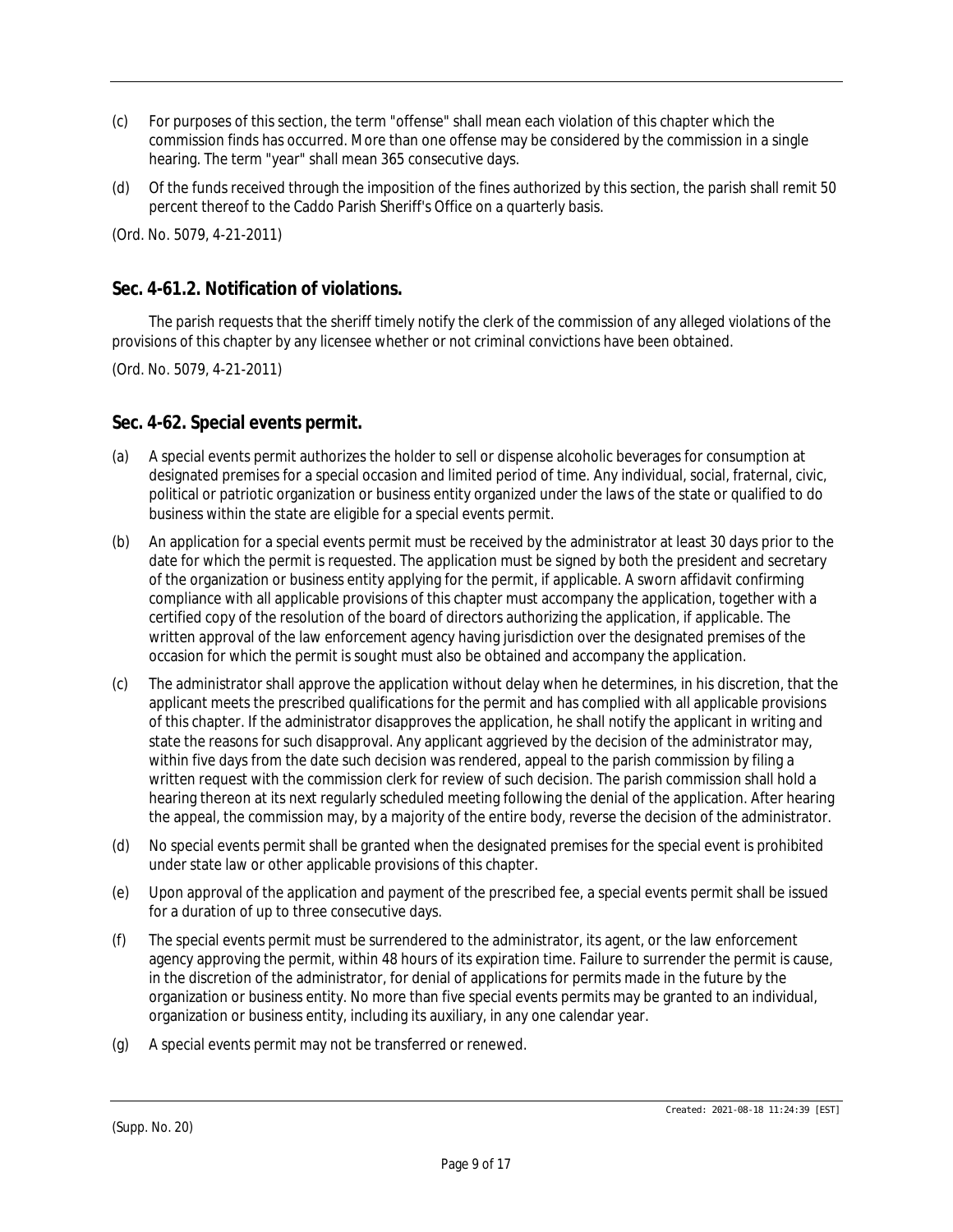(Code 1985, § 3-40; Ord. No. 3928, 10-18-2001)

## **Secs. 4-63—4-82. Reserved.**

## *DIVISION 3. ALCOHOLIC BEVERAGE EMPLOYEE HANDLING CARD*

### **Sec. 4-83. Required.**

- (a) It shall be unlawful for any holder of a permit issued pursuant to division 2 of this article to allow any alcoholic beverage handling employee to handle, sell or serve alcoholic beverages for consumption on premises unless such alcoholic beverage handling employee is in possession of an alcoholic beverage handling employee card issued under the authority of this division. The permit holder shall notify the sheriff of the intended employment, and apply to the sheriff to obtain such card.
- (b) Every alcoholic beverage handling employee shall obtain an alcoholic beverage handling employee card prior to handling, selling or serving alcoholic beverages for consumption on premises for which a permit is required by this chapter.
- (c) The sheriff may in his discretion grant special oral dispensations of the employee card requirement in specific cases, upon valid reasons shown, said dispensations not to exceed the period from time granted until the close of the next normal business day.

(Code 1976, § 3-25; Code 1985, § 3-46)

#### **Sec. 4-84. Qualifications of applicant.**

- (a) Each applicant for an alcoholic beverage handling employee card shall meet the following qualifications and conditions:
	- (1) He must be a person of good character and reputation and 18 years of age or older.
	- (2) If the person has been convicted of a felony under the laws of the United States, the State of Louisiana or any other state or country, at least five years must have passed since the expiration of the sentence given for the conviction of the felony, including probation and parole. This provision shall not apply to a conviction for which the applicant has received a first offense pardon under the laws of the state.
	- (3) He has not been convicted within the last two years in this or in any other state or by the United States or any other country of soliciting for prostitution, pandering, letting premises for prostitution, contributing to the delinquency of juveniles, keeping a disorderly place, letting a disorderly place, illegally dealing in controlled dangerous substances or any violation of the controlled dangerous substance statutes.
	- (4) He must not have been convicted of any offense within the last two years of violating any of the provisions of this chapter.
	- (5) He must not have had a dealer's permit revoked in the last year which was issued in his name or in the name of a partnership of which he was a partner or in the name of a corporation in which he was a stockholder.
	- (6) He must not have had an alcoholic beverage handling employee card revoked within the last year.
	- (7) A new applicant must have completed, or must complete within 30 days of the issuance of an alcoholic beverage handling employee card, a responsible alcohol service program approved by the sheriff of the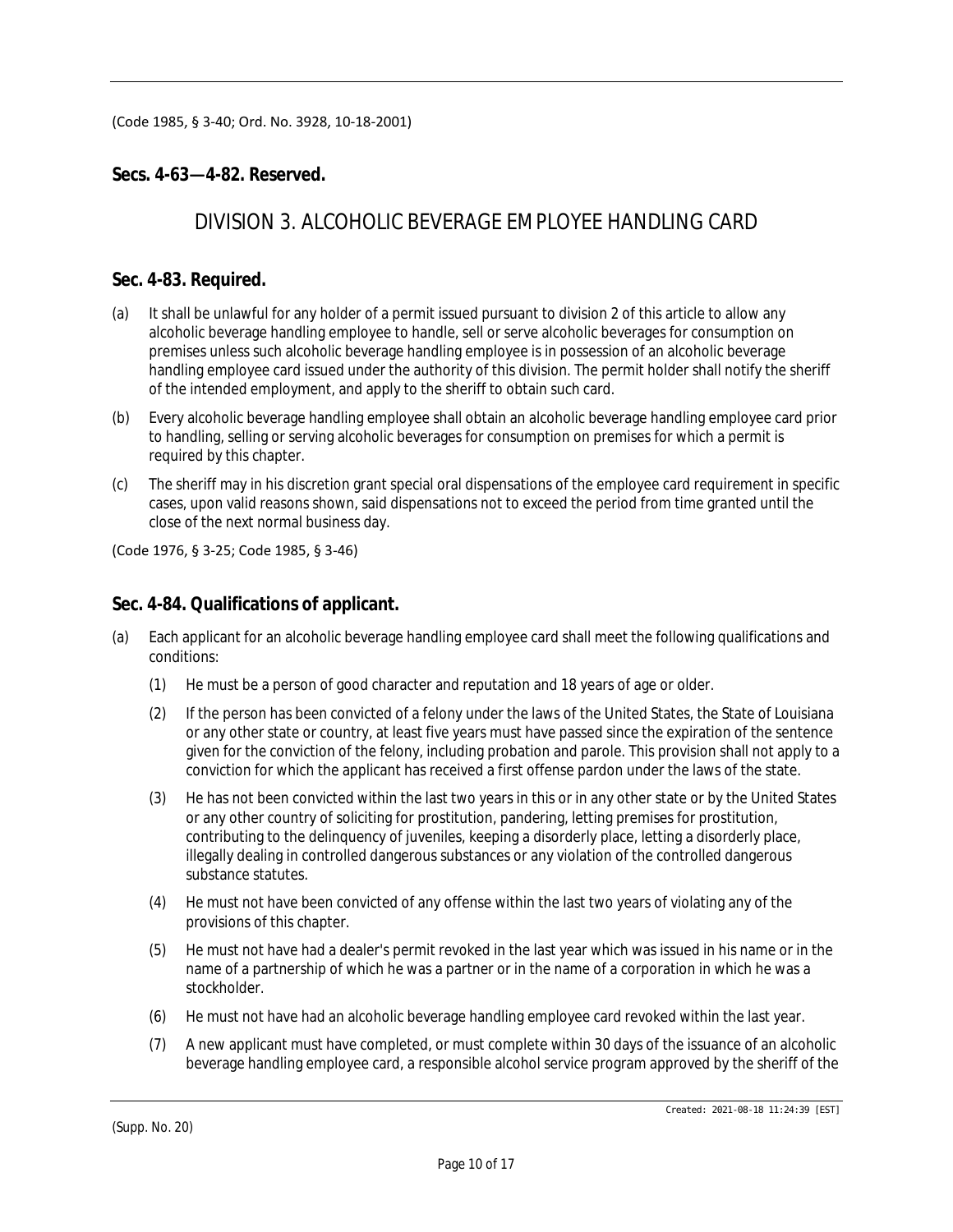parish. In addition, all applicants shall complete a recertification program every four years after the initial program.

(b) If the applicant for an alcoholic beverage handling employee card does not possess the required qualifications enumerated hereinabove, the permit shall be denied.

(Code 1976, § 3-25.1; Code 1985, § 3-47; Ord. No. 3260, 12-14-1995)

## **Sec. 4-85. Issuance and appeal from denial.**

The sheriff of the parish is hereby authorized to issue, without delay, an alcoholic beverage handling employee card when he finds the applicant to be qualified. If the sheriff finds that the applicant is not qualified, he shall deny the permit. A person whose permit is denied may appeal the denial of the permit to the parish commission by filing a request for such an appeal with the clerk of the parish commission within ten days after being notified of the denial of the permit.

(Code 1976, § 3-25.2; Code 1985, § 3-48)

#### **Sec. 4-86. Contents.**

A card issued pursuant to this division shall contain the picture and right thumbprint of the person to whom it is issued.

(Code 1976, § 3-25.3; Code 1985, § 3-49)

#### **Sec. 4-87. Fee, term; renewal.**

The fee for an alcoholic beverage handling employee card shall be as established by the parish commission, from time to time. This card will be for a period of one year and must be renewed prior to the expiration date.

```
(Code 1976, § 3-25.4; Code 1985, § 3-50)
```
#### **Sec. 4-88. Premises applicable to.**

A card for an alcoholic beverage handling employee shall be good and valid for use on the premises of any alcoholic beverage permit holder.

```
(Code 1976, § 3-25.5; Code 1985, § 3-51)
```
#### **Sec. 4-89. Suspension or revocation.**

- (a) An alcoholic beverage handling employee card may be suspended or revoked by the sheriff if, at any time, the holder thereof fails to meet the qualifications prescribed by section 4-84 or if he violates any provision of this chapter.
- (b) Before any alcoholic beverage handling employee card is suspended or revoked, the holder thereof shall be given notice of his right to a hearing before the sheriff. Such notice shall inform the card holder of the reasons for which the sheriff proposes to suspend or revoke the card and shall inform the card holder that, unless a hearing is requested within ten days from the date the notice is sent, the sheriff will suspend or revoke the card. Such notice shall be delivered either personally to the card holder or shall be sent by registered mail to the card holder's last known address. In the event a hearing is not requested within ten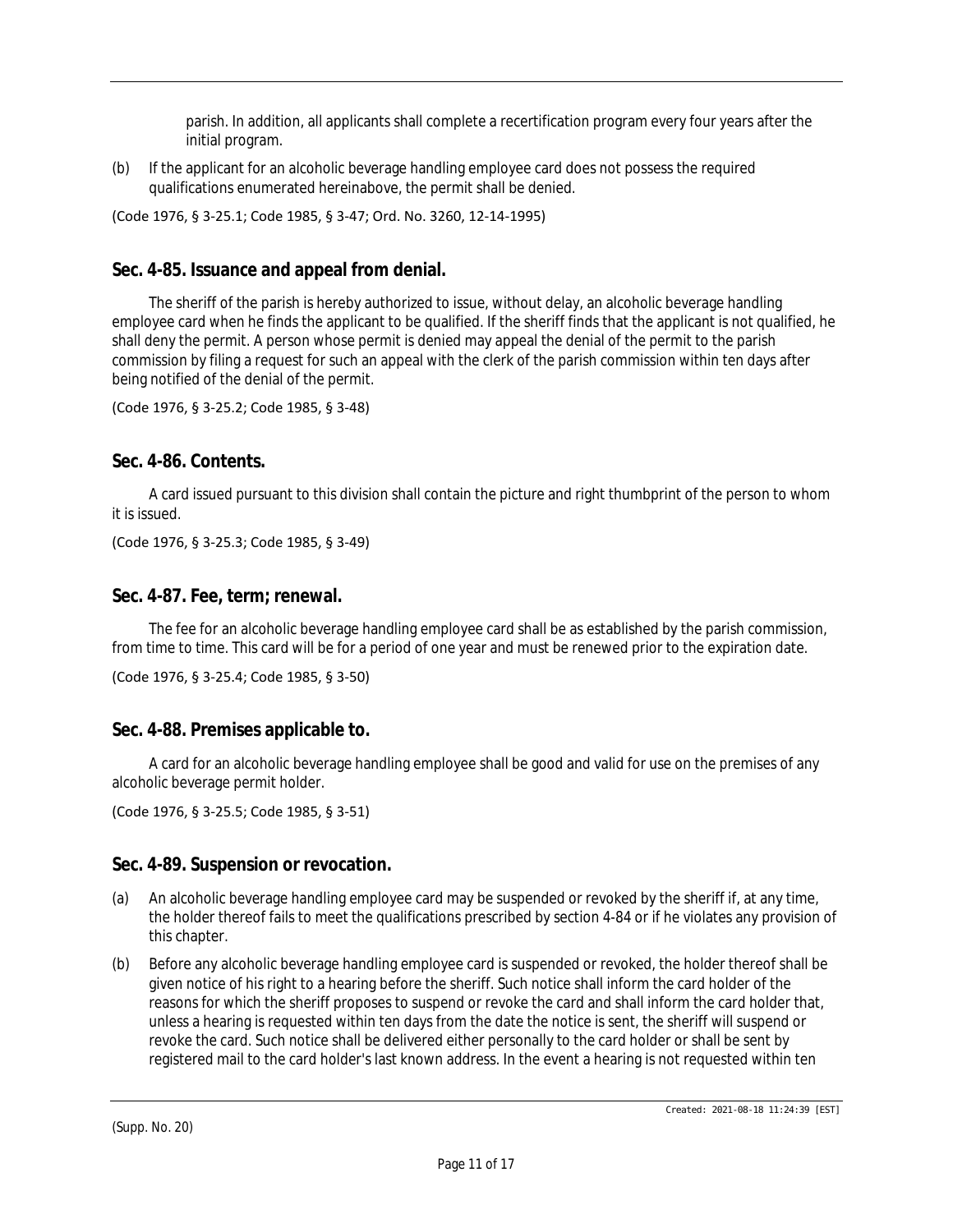days of the date of such notice, the sheriff may proceed to revoke or suspend the alcoholic beverage handling employee card. In the event a hearing is requested by the card holder, the sheriff shall inform the card holder of the date of such hearing, which hearing shall be held within ten days of the date of the request for a hearing.

(c) The holder of an alcoholic beverage handling employee card who feels aggrieved by a decision of the sheriff in suspending or revoking such card may, within ten days of the notification of the decision of the sheriff, appeal to the parish commission. The decision of the sheriff shall be affirmed, unless a majority of the parish commission, at a hearing on such appeal, votes to overrule or modify the action of the sheriff.

(Code 1976, §§ 3-25.6, 3-25.7; Code 1985, § 3-52)

#### **Secs. 4-90—4-106. Reserved.**

## *DIVISION 4. OPERATIONAL RULES AND REGULATIONS*

#### **Sec. 4-107. Unauthorized sales.**

No person holding a retail dealer's permit and no agent, associate, employee, representative or servant of the permittee shall sell, offer for sale, possess or permit the consumption on the licensed premises of any kind or type of alcoholic beverages, the sale or possession of which is not authorized under the permit issued pursuant to division 2 of this article.

(Code 1976, § 3-6(a)(5); Code 1985, § 3-66; Ord. No. 5750-2017 , 1-4-2018)

State law reference(s)—Similar provisions, R.S. 26:90(5), 26:286(5).

#### **Sec. 4-108. Hours of sales, closing hours, etc.**

- (a) Except as provided in sections 4-109 through 4-112, it shall be unlawful for any retail or wholesale dealer to be open for business between the hours of 4:01 a.m. on Sundays and 5:59 a.m. on Sundays, or between the hours of 4:01 a.m. and 5:59 a.m. on any other day of the week.
- (b) The owner, manager and any employee in charge of any permitted establishment shall be held responsible for the closing of the establishment and for keeping the establishment closed as provided in this section.
- (c) This section shall not be applicable to special events, bona fide restaurants, bona fide private clubs and bona fide private parties as defined in sections 4-109 through 4-112.
- (d) Any person who violates any of the provisions of this section shall be punished as provided in section 1-8, and, in addition thereto, any violation of the provisions of this section shall constitute grounds for the withholding, denial, suspension or revocation of any permit or license for the manufacture, selling, serving, or otherwise handling or dealing in of alcoholic beverages of any alcoholic content.

(Code 1976, §§ 3-2, 3-3; Code 1985, § 3-67; Ord. No. 2985, 8-11-1993; Ord. No. 5750-2017 , 1-4-2018)

Editor's note(s)—The validity of the above section was sustained in Asbell v. Caddo Parish Policy Jury, 292 So.2d 848 (1974).

#### **Sec. 4-109. Sunday sales—Special events.**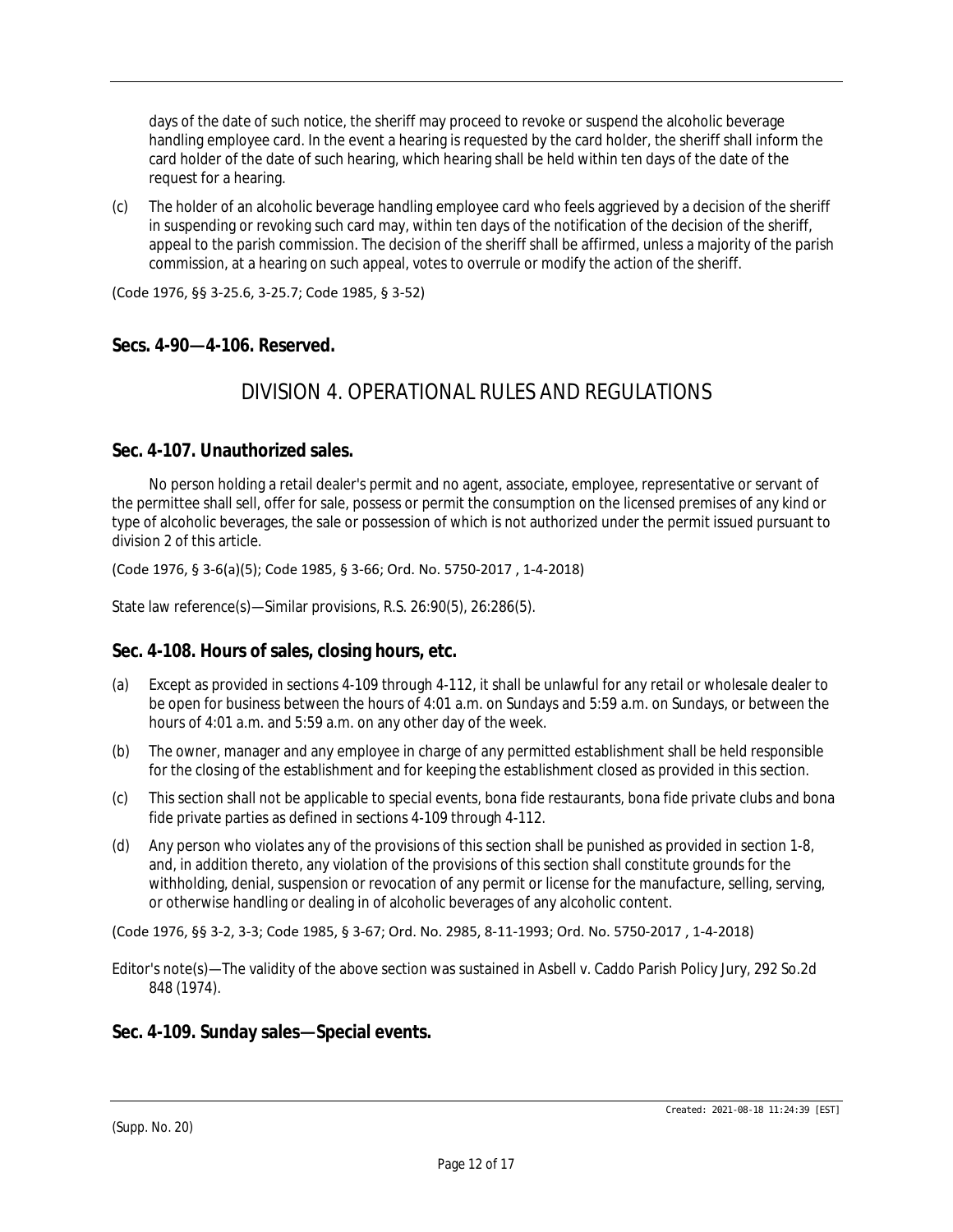It shall be lawful to sell or dispense beverages of low alcoholic content at festivals, fairs and sporting events, as hereinafter described, between the hours of 12:00 noon and 12:00 midnight on Sundays, pursuant to the following:

- (1) This section shall be applicable to festivals and fairs for the purpose of promoting the arts or community or cultural heritage and to competitive sporting events open to the general public.
- (2) Persons desiring to sell or dispense beverages of low alcoholic content on Sunday pursuant to this section shall apply for a permit for that purpose pursuant to the provisions of section 4-49.
- (3) The permit shall be valid on the Sunday or Sundays applied for only during the duration of the specified qualifying event between the hours of 12:00 noon and 12:00 midnight.
- (4) The fee for said permit shall be as established by the parish commission, from time to time, and shall be paid to the parish prior to the issuance of the permit.

(Code 1985, § 3-67.1; Ord. No. 2888, 5-27-1992; Ord. No. 5750-2017 , 1-4-2018)

#### **Sec. 4-110. Same—Bona fide restaurants.**

- (a) A bona fide restaurant, as defined in this section, shall be permitted to serve alcoholic beverages in dining areas as an accompaniment to food on Sundays but only between the hours of 12:00 noon and 12:00 midnight. Such a restaurant, however, may serve only the types of alcoholic beverages that it is licensed to serve at other times.
- (b) Any bona fide restaurant desiring to serve alcoholic beverages on Sundays in accordance with this section shall first apply to the administrator for a Sunday alcoholic beverage permit for restaurants. Any applicant for such a permit shall furnish such information relative to its operations as may be required by the administrator including, but not necessarily limited to, information as to its gross sales of alcoholic beverages as opposed to food sales and copies of the establishment owner's federal and state income tax returns for three years preceding the date of the application. The administrator shall arrange for a representative of the parish to inspect the applicant's premises to determine whether a bona fide restaurant is being operated on such premises. If the administrator is satisfied that a bona fide restaurant is being operated on the premises of the applicant, he shall issue a Sunday alcoholic beverage permit for restaurants which shall be displayed in a conspicuous place on the premises of the applicant. Any permit issued pursuant to this section shall be subject to revocation or suspension for any grounds that a dealer's basic liquor permit may be revoked or suspended and also if the applicant should fail to continue to operate a bona fide restaurant.
- (c) If the administrator denies an application on the basis that the applicant is not operating a bona fide restaurant, the administrator shall give written notice to the applicant of the denial of the application and the grounds therefor. Any applicant aggrieved by the decision of the administrator may, within ten days from the date such decision is rendered, appeal to the parish commission by filing a written request with the commission clerk for a review of such decision. The commission shall within 45 days hold a hearing on the appeal. After public hearing on the appeal, the commission may by majority vote of the entire commission reverse the decision of the administrator. In the event of such a reversal, the administrator shall issue the applied-for permit to the applicant.
- (d) For the purpose of this article, a "bona fide restaurant" is defined as an establishment that shall have been operated continuously as a restaurant for at least 90 days prior to the date of its application for a Sunday alcoholic beverage permit for restaurants. However, to qualify as a bona fide restaurant, the establishment's gross revenues from the sale of food during such 90-day period must have exceeded its receipts from the sale and dispensing of alcoholic beverages. If an establishment has a separate but adjoining cocktail lounge as part of its premises, the gross sale of the cocktail lounge shall be excluded in determining whether the establishment meets the requirement that its food sales exceed its sale of alcoholic beverages, and in such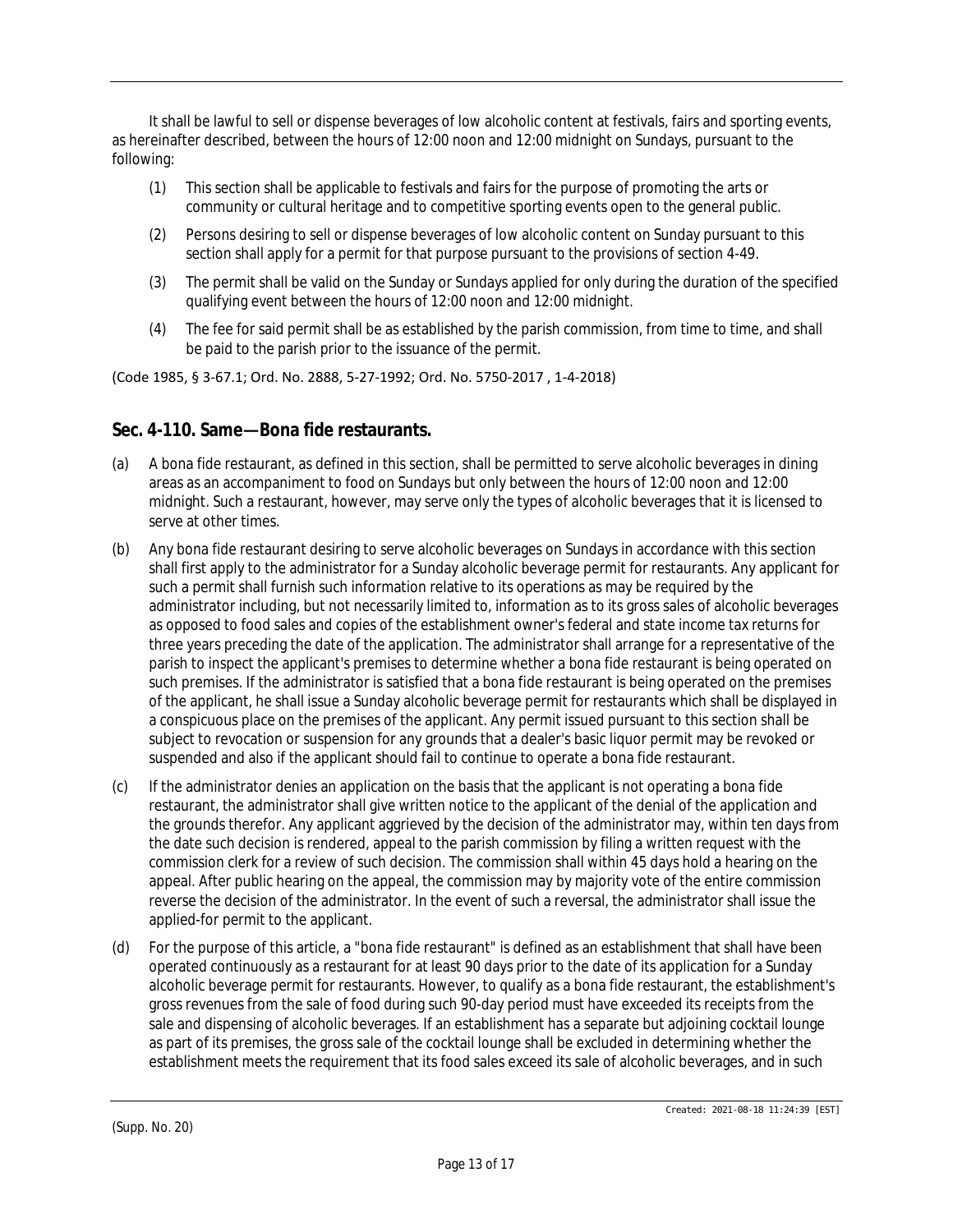cases, only the gross sales of food and beverages in the dining room areas of the establishment shall be considered. After the issuance of the permit, the establishment's food sales must at all times exceed its sales of alcoholic beverages for the establishment to be considered a bona fide restaurant.

- (e) If an establishment desires to serve alcoholic beverages on Sunday in accordance with this section prior to its qualification as a bona fide restaurant, the administrator may issue a temporary permit, which shall be valid for 90 days, to allow the establishment to make such determination. In order to qualify for the issuance of a temporary permit, the applicant must establish, to the satisfaction of the administrator, the following:
	- (1) The establishment is a place of business whose intended purpose and primary function is to take orders for and serve food and food items;
	- (2) The establishment serves alcoholic beverages in conjunction with meals;
	- (3) The establishment serves food on all days of operation;
	- (4) The establishment operates a fully equipped kitchen used for the preparation of uncooked foods for service and consumption of such foods on the premises; and
	- (5) The establishment has been certified by the local health department showing compliance with all health and sanitary requirements.

In lieu of the provisions set out in this subsection, for a restaurant owned by the same individual, partnership, corporation, or other legal entity, the applicant shall provide information to the administrator relative to the operation of the other restaurants relative to its gross sales of alcoholic beverages as opposed to food sales for the three years preceding the date of application.

- (f) If a restaurant with a separate cocktail lounge desires to sell alcoholic beverages pursuant to this article, it must close and lock the cocktail lounge at 4:01 a.m. on Sunday and not reopen the cocktail lounge until 5:59 a.m. on Monday. However, such cocktail lounge may be open during such hours authorized by and under a permit issued pursuant to section 4-112. If the restaurant has a bar for service of alcoholic beverages in the dining area, which bar is not regularly and customarily used for dining purposes, the bar shall be used only as a service bar for the dining area on Sunday; and no alcoholic beverages shall be dispensed to the patrons from the bar itself but only in dining areas by a waiter or waitress.
- (g) Any Sunday alcoholic beverage permit issued pursuant to this section shall expire at the same time as the current basic liquor permit that the applicant obtained from the parish. However, the Sunday alcoholic beverage permit for restaurants may be renewed from year to year if the basic permit is renewed and if the applicant still operates a bona fide restaurant as defined in this section. The annual fee for the issuance of a Sunday alcoholic beverage permit for restaurants shall be \$125.00 which shall be paid by certified funds in cash to the administrator.

(Code 1985, § 3-67.2; Ord. No. 2985, 8-11-1993; Ord. No. 5750-2017 , 1-4-2018)

## **Sec. 4-111. Same—Bona fide private clubs.**

- (a) A bona fide private club, as defined in this section, shall be permitted to serve alcoholic beverages on Sundays, but only between the hours of 12:00 noon and 12:00 midnight. Such a bona fide private club, however, may serve only the types of alcoholic beverages that it is licensed to serve at other times.
- (b) Any bona fide private club desiring to serve alcoholic beverages on Sundays in accordance with this section shall first apply to the administrator for a Sunday alcoholic beverage permit for private clubs. Any applicant for such a permit shall furnish such information relative to its operation as may be required by the administrator, including, but not necessarily limited to, articles of incorporation and other documents evidencing that the applicant is a bona fide private club. The administrator shall arrange for a representative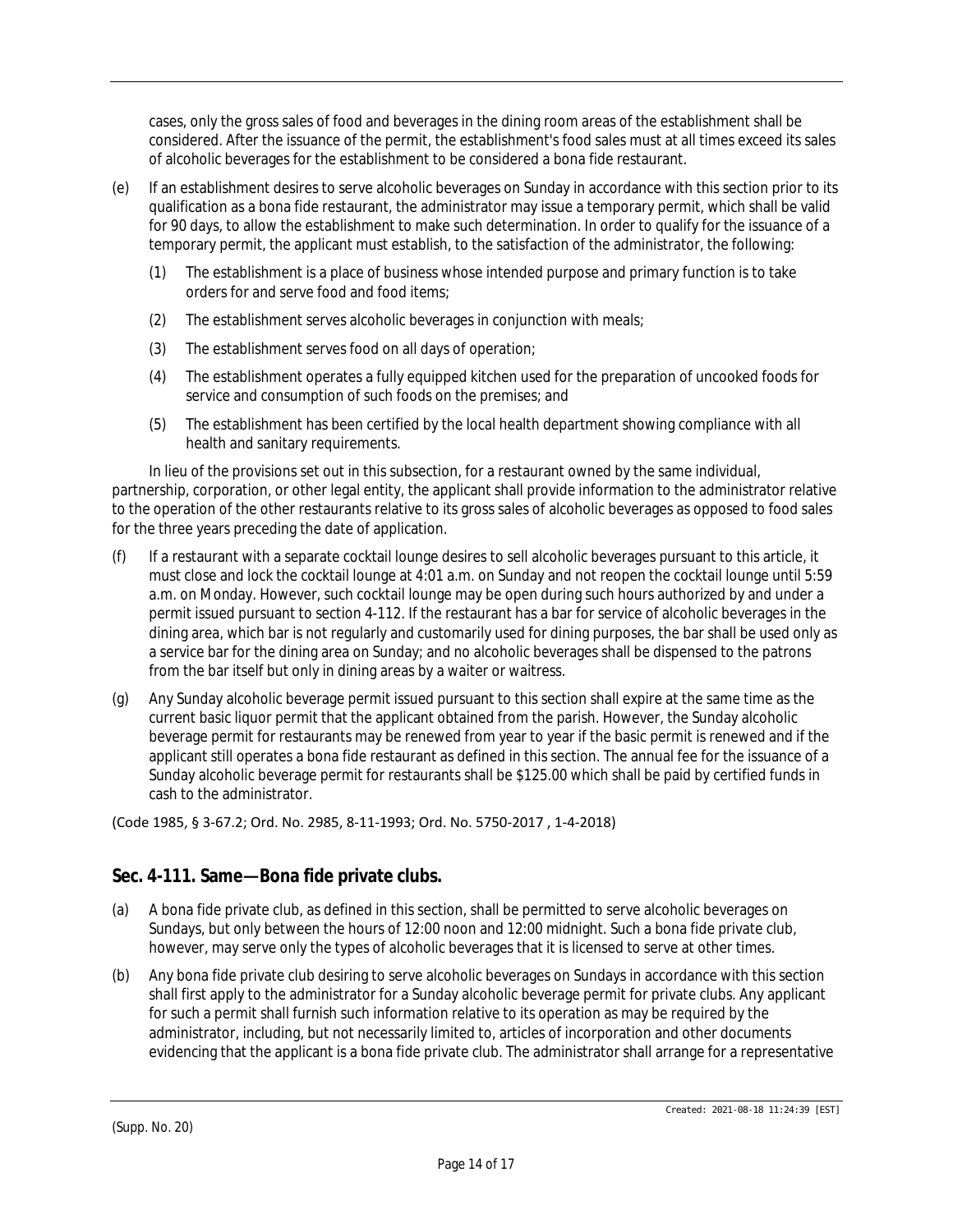of the parish to inspect the applicant's premises to determine whether a bona fide private club is being operated on such premises. If the administrator is satisfied that a bona fide private club is being operated on the premises of the applicant, he shall issue a Sunday alcoholic beverage permit for private clubs which shall be displayed in a conspicuous place on the premises of the applicant. Any permit issued pursuant to this section shall be subject to revocation or suspension for any grounds that a dealer's basic liquor permit may be revoked or suspended and also if the applicant should fail to continue to operate a bona fide private club.

- (c) If the administrator denies an application on the basis that the applicant is not operating a bona fide private club, the administrator shall give written notice to the applicant of the denial of the application and the grounds therefor. Any applicant aggrieved by the decision of the administrator may, within ten days from the date such decision is rendered, appeal to the parish commission by filing a written request with the commission clerk for a review of such decision. The commission shall within 45 days hold a hearing on the appeal. After public hearing on the appeal, the commission may by majority vote of the entire commission reverse the decision of the administrator. In the event of such reversal, the administrator shall issue the applied-for permit to the applicant.
- (d) For the purpose of this section, a "bona fide private club" is defined as a voluntary, incorporated or unincorporated association of persons for purposes of a social, literary, political or other noncommercial nature which is patronized only by its members and any guests which have been specifically invited by and accompany such members. Equitable ownership of such club must be held exclusively by its members. It must be nonprofit in nature, in that it must not be designed primarily to pay dividends on invested capital nor incomes to its members. After the issuance of the permit, the holder thereof must at all times meet the requirements of this section in order to be considered a bona fide private club.
- (e) Any Sunday alcoholic beverage permit for private clubs issued pursuant to this section shall expire at the same time as the current basic liquor permit that the applicant obtained from the parish. However, the Sunday alcoholic beverage permit for private clubs may be renewed from year to year if the applicant still operates a bona fide private club, as defined in this section. The annual fee for the issuance of a Sunday alcoholic beverage permit for private clubs shall be as established by the parish commission, from time to time, which shall be paid by certified funds to the administrator prior to the issuance of the permit.

(Code 1985, § 3-67.3; Ord. No. 2985, 8-11-1993; Ord. No. 5750-2017 , 1-4-2018)

## **Sec. 4-112. Same—Bona fide private parties held on Sundays on the premises of retail dealers of alcoholic beverages.**

- (a) Notwithstanding anything contained in section 4-108, it shall be lawful for any retail dealer of alcoholic beverages otherwise licensed to allow consumption on the premises to open and sell, serve, dispense, or otherwise dispose of any alcoholic beverages between the hours of 12:00 noon and 12:00 midnight for the purpose of conducting a bona fide private party, as defined in this section, and on the terms of the conditions contained in this section.
- (b) Any retail dealer desiring to open on Sunday between the hours of 12:00 noon and 12:00 midnight and sell, serve, dispense or otherwise dispose of any alcoholic beverages during that time for the purpose of conducting a bona fide private party shall first apply to the administrator for an alcoholic beverage permit to sell, serve, dispense or otherwise dispose of any alcoholic beverages at a private party on Sunday. Any application for such a permit shall furnish the following information relative to the contemplated party: date and location of the party; identification and address of the host for the contemplated party; a written list of the individuals invited to attend the contemplated party, which list, together with any copies made thereof, shall be destroyed within 24 hours after the party; and a statement signed by the host that persons not specifically invited to the party will not be permitted admittance thereto. All applications for such permits shall be submitted to the administrator no later than ten days prior to the proposed time and date for such a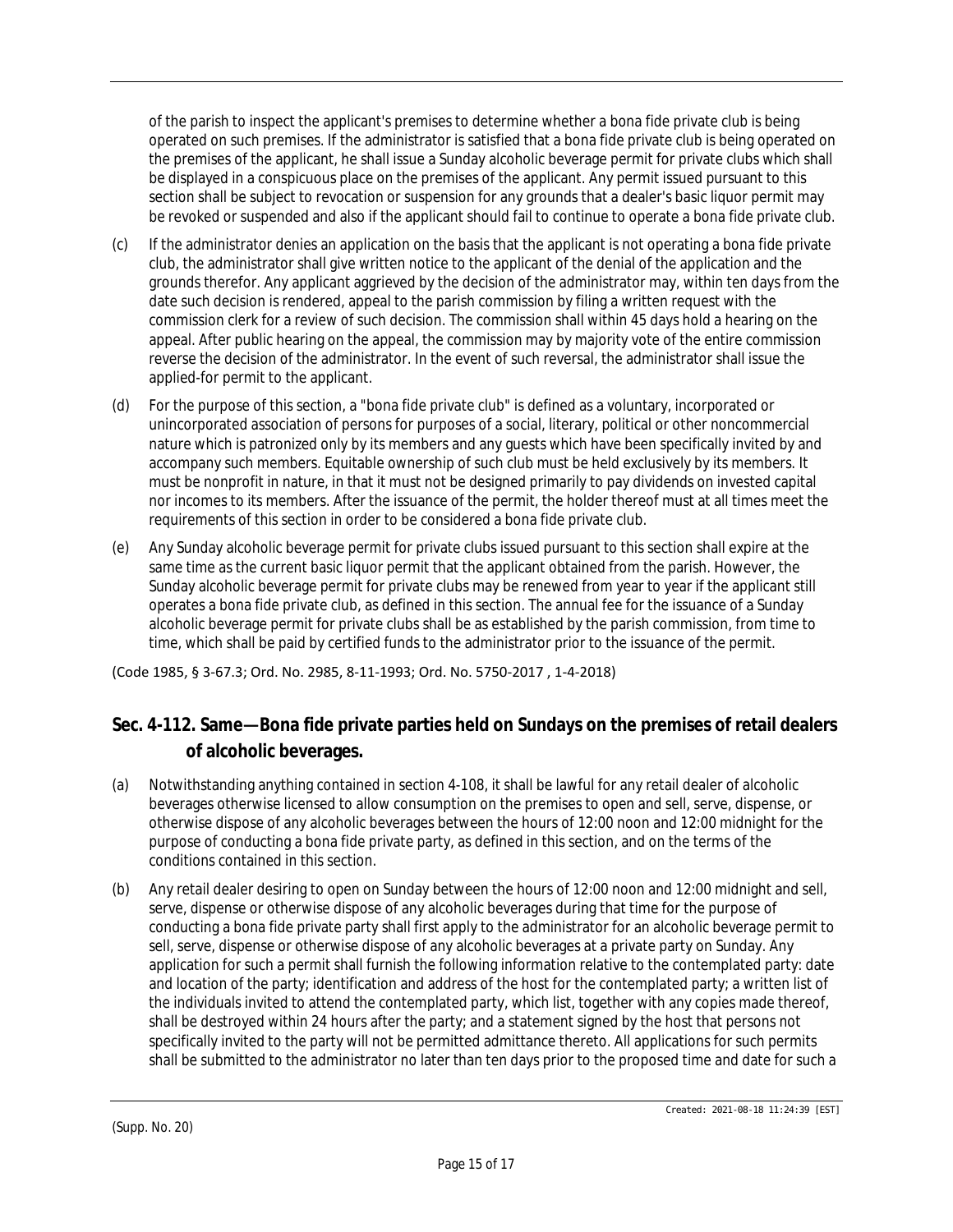private party. Any permit issued pursuant to this section shall be subject to revocation and suspension for any grounds that a dealer's basic liquor permit may be revoked or suspended.

- (c) If the administrator denies an application on the basis that the applicant did not propose to conduct a bona fide private party, the administrator shall provide written notice to the applicant of the denial of the application and the grounds therefor. Any applicant aggrieved by the decision of the administrator may, within ten days from the date such decision is rendered, appeal to the parish commission by filing a written request with the commission clerk for a review of such decision. The commission shall within 45 days hold a hearing on the appeal. After public hearing on the appeal, the commission may by majority vote of the entire commission reverse the decision of the administrator. In the event of such a reversal the administrator shall issue the applied-for permit to the applicant.
- (d) For the purpose of this section, a "bona fide private party" is defined as a party hosted and sponsored by someone other than the retail dealer of alcoholic beverages and for which a written guest list is prepared, invitations are distributed, and no one other than specific invitees thereto shall gain admittance.
- (e) Any permit issued pursuant to this section shall be for one bona fide private party only. The fee for such permit shall be as established by the parish commission, from time to time, which shall be paid by certified funds to the administrator prior to the issuance of the permit.

(Code 1985, § 3-67.4; Ord. No. 2985, 8-11-1993; Ord. No. 5750-2017 , 1-4-2018)

## **Sec. 4-113. Same—Packaged beer.**

- (a) Except as provided in subsection (b) of this section, any establishment holding a current retail dealer's permit under the provisions of this chapter may sell packaged beer for consumption off of the permittee's premises on Sunday, between the hours of 4:01 a.m. and 5:59 a.m., provided that during the operation on Sundays all other alcoholic beverages on such permittee's premises shall be placed in locked rooms, cabinets or containers in such a manner that the permittee's patrons will not have access to such other alcoholic beverages.
- (b) Holders of permits pursuant to the provisions of sections 4-109 through 4-112 are specifically excluded from off premises sales allowed by this section.

(Code 1985, § 3-67.5; Ord. No. 2985, 8-11-1993; Ord. No. 5750-2017 , 1-4-2018)

## **Sec. 4-114. Same—Raceway premises.**

- (a) Notwithstanding the provisions of section 4-108, any person or other legal entity holding a current retail dealer's permit under the provisions of this chapter may sell alcoholic beverages for on-premises consumption on raceway premises on Sunday, but only beverages of low alcoholic content and only between the hours of 12:00 noon and 12:00 midnight.
- (b) Any person or other legal entity desiring to sell or dispense beverages of low alcoholic content for onpremises consumption on raceway premises on Sunday shall apply for and obtain a permit pursuant to the provisions of section 4-49.
- (c) The fee for any permit issued under this section 4-114 shall be as established by the parish commission, from time to time, and the fee shall be in addition to any other fee under any other provision of this chapter.
- (d) For the purposes of this section 4-114, raceway premises shall be defined as commercial premises upon which the primary activity consists of automotive or race car competition.

(Code 1985, § 3-67.6; Ord. No. 3570, 10-22-1998; Ord. No. 5750-2017 , 1-4-2018)